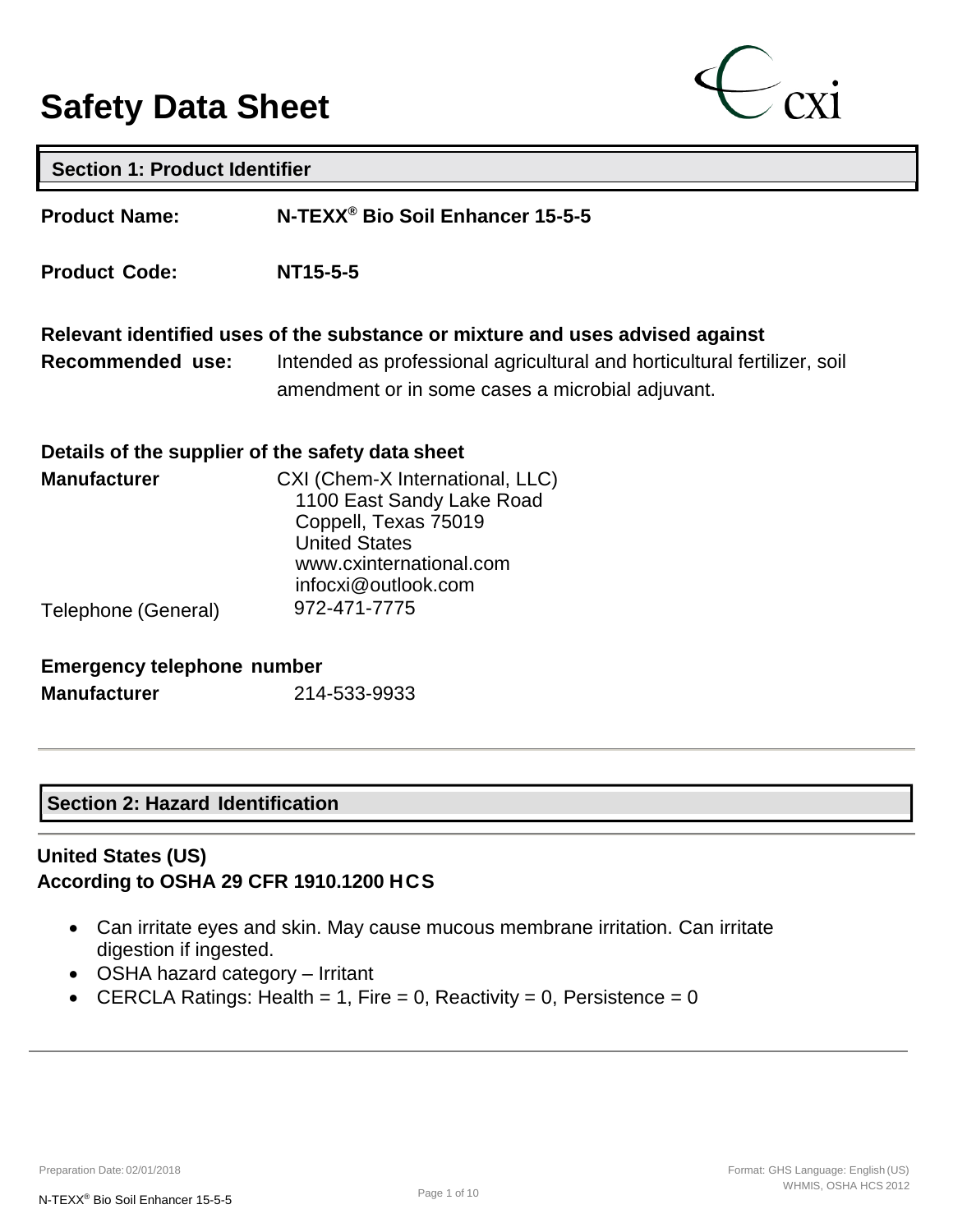| <b>Section 3 - Composition/Information on Ingredients</b> |       |                   |                                                                                                              |                   |
|-----------------------------------------------------------|-------|-------------------|--------------------------------------------------------------------------------------------------------------|-------------------|
| <b>Hazardous Ingredients</b>                              | $\%$  | <b>CAS Number</b> | $LD_{50}$ of Ingredient<br>LC <sub>50</sub> of Ingredient (specify<br>(specify species and route<br>species) |                   |
| Not applicable                                            |       |                   |                                                                                                              |                   |
| <b>Non-Hazardous Ingredients</b>                          |       |                   |                                                                                                              |                   |
| Urea                                                      | 15.00 | $57-13-6$         |                                                                                                              |                   |
| <b>Potassium Nitrate</b>                                  | 5.00  | 7757-79-1         |                                                                                                              |                   |
| Mono Ammonium Phosphate                                   | 5.00  | 7722-76-1         |                                                                                                              |                   |
| Psuedomonas putida                                        | .0014 |                   | >5000 mg/kg; Sprague                                                                                         | 552,762.06 ppm;   |
|                                                           |       |                   | Dawley; Oral                                                                                                 | Menidia beryllina |
| <b>Bacillus subtilis</b>                                  | .0014 |                   | >5000 mg/kg; Sprague                                                                                         | 552,762.06 ppm;   |
|                                                           |       |                   | Dawley; Oral                                                                                                 | Menidia beryllina |

## **Section 4: First-Aid Measures**

#### **Description of first aid measures**

- **Eye exposure:** Flush immediately with copious amounts of tap water or normal saline (minimum of 15 minutes). Take exposed individual to a health care professional, preferably an ophthalmologist, for further evaluation.
- **Skin exposure:** Wash exposed area with plenty of soap and water. Repeat washing. Remove contaminated clothing and wash thoroughly before reuse. If irritation persists, consult a health care professional.
- **Inhalation:** If exposure by inhalation is suspected, immediately move exposed individual to fresh air. If individual experiences nausea, headache, dizziness, has difficulty in breathing or is cyanotic, seek a health care professional immediately.

## • **Ingestion**

INDUCE VOMITING. Rinse with copious amounts of water or milk, first. Irrigate the esophagus and dilute stomach contents by slowly giving one (1) to two (2) glasses of water or milk. Avoid giving alcohol or alcohol related products. In cases where the individual is semi-comatose, comatose or convulsing, DO NOT GIVE FLUIDS BY MOUTH. In case of intentional ingestion of the product seek medical assistance immediately; take individual to nearest medical facility. NOTE TO PHYSICIAN: No specific antidote is known. Probable mucosal damage may contraindicate the use of gastric lavage. Treat Symptoms.

### **Most important symptoms and effects, both acute and delayed**

• Refer to Section 11 - Toxicological Information.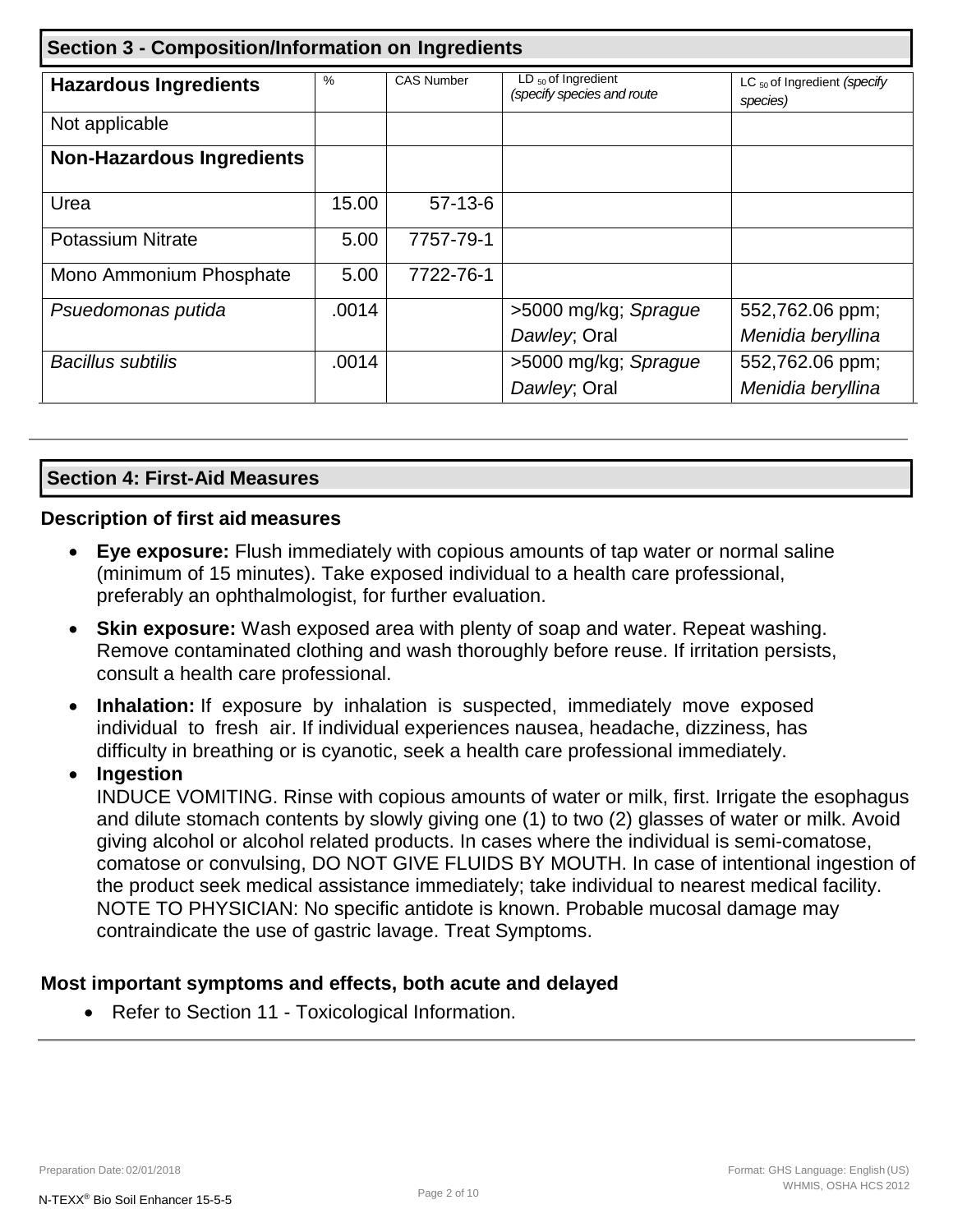## **Section 5: Fire-Fighting Measures**

### **Extinguishing media**

- Flammable limits: Not flammable
- Extinguishing media: Water fog, carbon dioxide, foam, dry chemical.
- Special firefighting procedures: Fire fighters should wear full protective gear, including selfcontained breathing apparatus.

## **Section 6 - Accidental Release Measures**

## **Personal precautions, protective equipment and emergency procedures Personal Precautions**

● Before responding to a spill or leak of this product, review each section of this SDS. Follow the recommendations given in the Handling Precautions sections. Check the Fire and Explosion Data section to determine if the use of non-sparking tools is merited. Insure that spilled or leaked product does not come into contact with materials listed as incompatible. If irritating fumes are present, consider evacuation of enclosed

#### **Emergency Procedures**

● Initially minimize area affected by the spill or leak. Block any potential routes to water system (e.g., sewers, streams, lakes, etc.). Based on the product's toxicological and chemical properties, and on the size and location of the spill or leak, assess the impact on contaminated environments (e.g. water systems, ground, air equipment, etc.). There are no methods available to completely eliminate any toxicity this product may have on aquatic environments. Minimize adverse effects on these environments. CXI can be contacted for technical assistance. Determine if federal, state and/or local release notification is required (see Regulatory Classifications section of this MSDS). Recover as much of the pure product as possible into appropriate containers. Later, determine if this recovered product can be used for its intended purpose. Address clean-up of contaminated environments. Spill or leak residuals may have to be collected and disposed of. Clay, soil or commercially available absorbents may be used to recover any material that cannot readily be recovered as pure product. Flushing residual material to an industrial sewer, if present at the site of a spill or leak incident, may be acceptable if authorized approval is obtained. If product and/or spill/leak residuals are flushed to an industrial sewer, insure that they do not come into contact with incompatible materials. Contact the person(s) responsible for the operation of your facility's industrial sewer system prior to intentionally flushing or pumping spills or leaks of this product to the industrial sewer.

### **Environmental precautions**

• Avoid run off to waterways and sewers.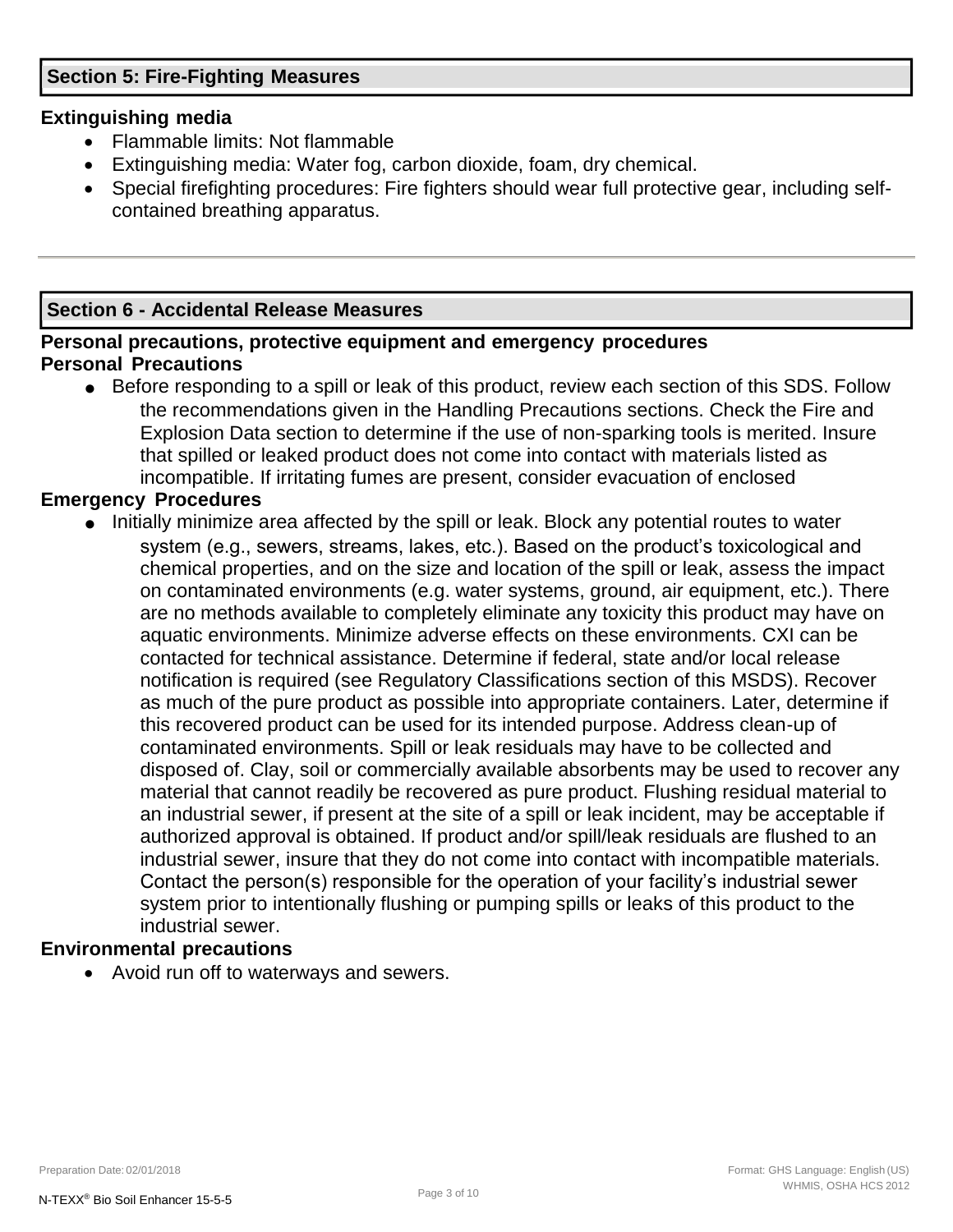## **Methods and material for containment and cleaning up**

| Containment/<br>Clean-up | • Determine if waste containing this product can be handled by available<br>industrial effluent system or other on-site waste management unit. If off-                                                    |
|--------------------------|-----------------------------------------------------------------------------------------------------------------------------------------------------------------------------------------------------------|
| <b>Measures</b>          | site management is required, contact a company experienced in<br>industrial waste management. This product is not specifically listed in 40<br>CFR 261 as a Resource Conservation and Recovery Act (RCRA) |
|                          | hazardous waste. However, spill or leak residuals may meet the criteria<br>of a characteristic hazardous waste under this Act. Check the                                                                  |
|                          | characteristics of the material to be disposed of and/or the physical and<br>reactivity data given in this SDS for the neat product. Clean up with                                                        |
| <b>Container</b>         | mopping and absorption techniques common to non-hazardous spills.                                                                                                                                         |
| <b>Disposal</b>          | Prevent contamination of potable water systems.                                                                                                                                                           |
|                          | Empty containers, as defined by appropriate sections of the RCRA, are<br>not RCRA hazardous wastes. However, insure proper management of<br>any residuals remaining in container.                         |

## **Section 7 - Handling and Storage**

## **Precautions for safe handling**

**Handling** ● Eye wash fountains in the work place are strongly recommended. Rubber gloves, safety glasses or goggles, body-protective clothing and shoes are recommended.

### **Conditions for safe storage, including anyincompatibilities**

| <b>Storage</b> | • Keep/store only in original container. Store in a well-ventilated<br>place. Keep container tightly closed. Do not store together with: |
|----------------|------------------------------------------------------------------------------------------------------------------------------------------|
|                | Combustible substance, reducing agents. Best stored inside out of                                                                        |
|                | direct sunlight between 50°-90°F.                                                                                                        |
| Incomposible   | lahan flanspeale laut pituanan avidaa laiusat avanusia aajdaauld farma                                                                   |

**Incompatible Materials or Ignition Sources**

Non-flammable but nitrogen oxides, biuret, cyanuric acid could form if exposed to flame. Corrosive to aluminum and iron.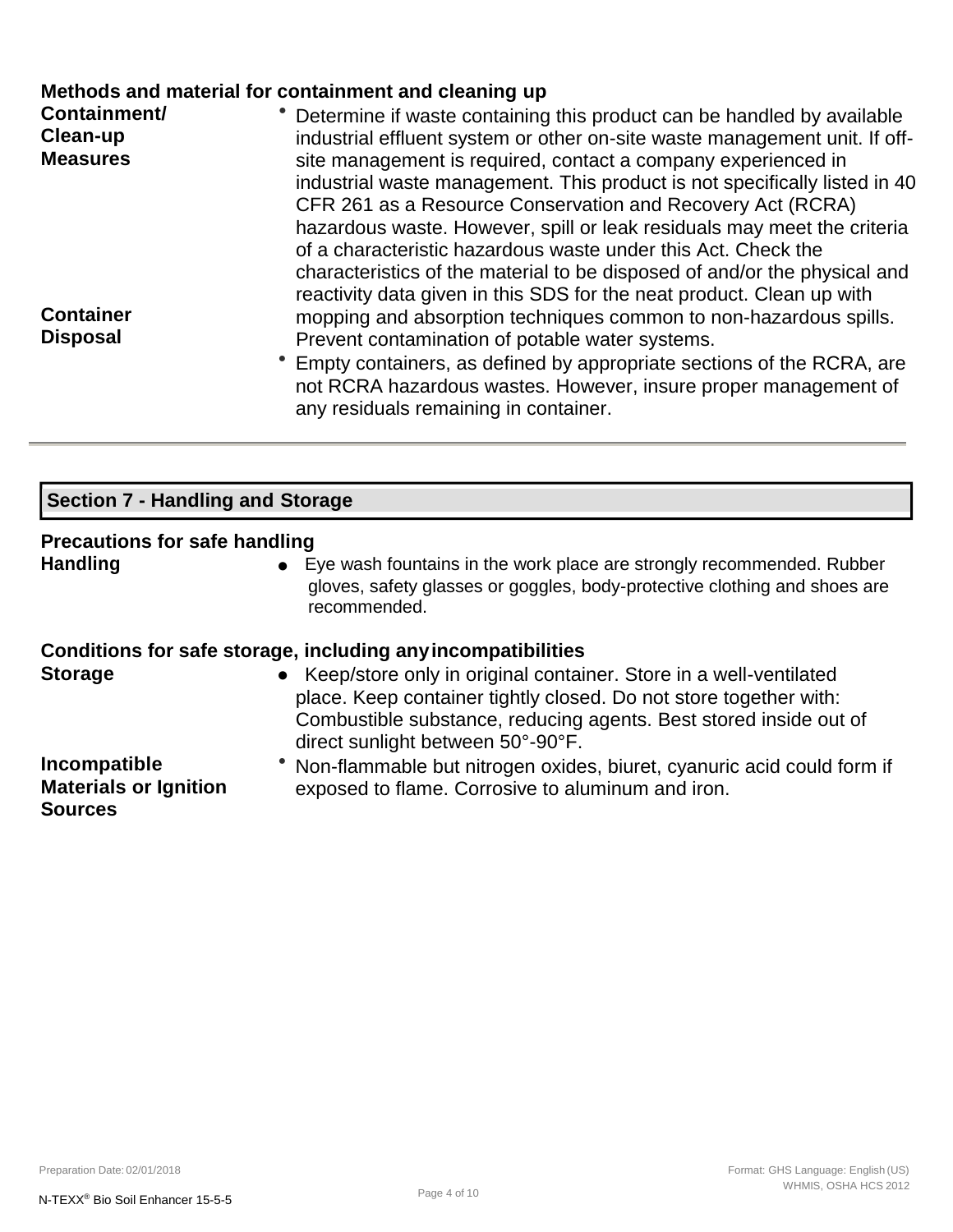# **Section 8 - Exposure Controls/Personal Protection**

| <b>Control parameters</b>                                                  | Data lacking<br>$\bullet$                                                                                                                                                                                                                                                         |
|----------------------------------------------------------------------------|-----------------------------------------------------------------------------------------------------------------------------------------------------------------------------------------------------------------------------------------------------------------------------------|
| <b>Exposure controls</b><br><b>Engineering</b><br><b>Measures/Controls</b> | Adequate ventilation systems as needed to control<br>concentrations of airborne contaminants below applicable<br>exposure limit values.                                                                                                                                           |
| <b>Personal Protective</b><br><b>Equipment Pictograms</b>                  |                                                                                                                                                                                                                                                                                   |
| <b>Respiratory</b><br><b>Eye/Face</b><br><b>Hands</b><br><b>Skin/Body</b>  | Standard surgical mask for precautionary purposes.<br>Wear safety goggles.<br>$\bullet$<br>Most standard household rubber gloves are sufficient.<br>$\bullet$<br>Precautionary purposes only.<br>Wear long sleeved shirt and long pants as precautionary<br>$\bullet$<br>measure. |
| <b>General Industrial</b><br><b>Hygiene</b><br><b>Considerations</b>       | Handle in accordance with good industrial hygiene and safety<br>practice. Wash thoroughly with soap and water after handling and<br>before eating, drinking, or using tobacco. Safety shower and eye<br>wash should be available close to work areas.                             |
| <b>Environmental</b><br><b>Exposure Controls</b>                           | Follow best practice for site management and disposal of waste.<br>Avoid release to the environment.                                                                                                                                                                              |

# **Section 9 - Physical and Chemical Properties**

# **Information on Physical and Chemical Properties**

| Material Description    |              |                               |                    |  |
|-------------------------|--------------|-------------------------------|--------------------|--|
| <b>Physical Form</b>    | Liquid       | <b>Appearance/Description</b> | <b>Blue liquid</b> |  |
| <b>Color</b>            | <b>Blue</b>  | Odor                          | None               |  |
| <b>ITaste</b>           | Data lacking | <b>Particulate Type</b>       | Not relevant       |  |
| <b>Particulate Size</b> | Not relevant | <b>Aerosol Type</b>           | Not relevant       |  |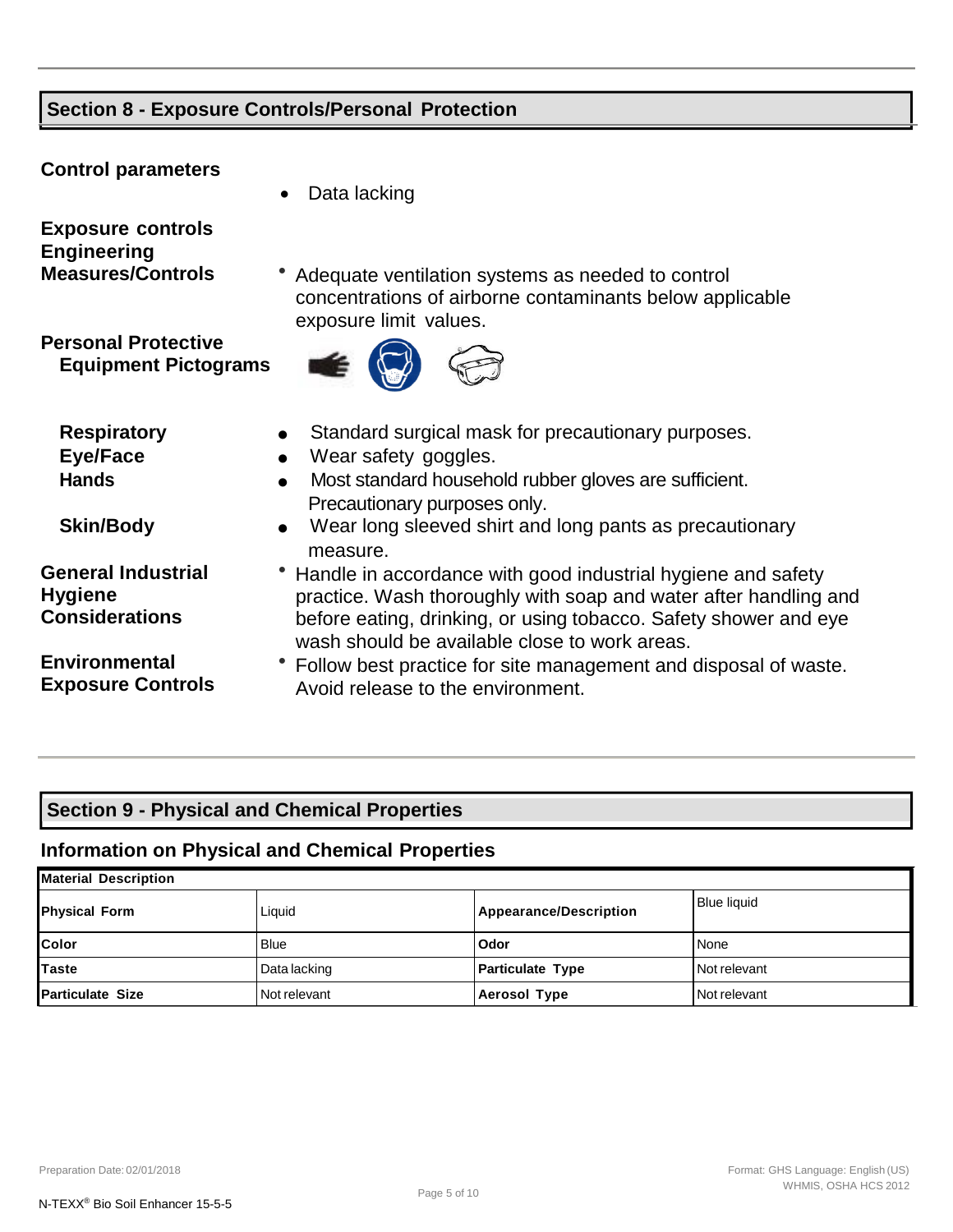| <b>Odor Threshold</b>                                           | Data lacking                              | <b>Physical and Chemical</b><br><b>Properties</b>  | Data lacking                     |  |
|-----------------------------------------------------------------|-------------------------------------------|----------------------------------------------------|----------------------------------|--|
| <b>General Properties</b>                                       |                                           |                                                    |                                  |  |
| <b>Boiling Point</b>                                            | 212 F(100 C)                              | <b>Melting Point</b>                               | Data lacking                     |  |
| <b>Decomposition Temperature</b>                                | Data lacking                              | <b>Heat of Decomposition</b>                       | Data lacking                     |  |
| pH                                                              | 8.0                                       | <b>Specific Gravity/Relative</b><br><b>Density</b> | 10.0 lbs Gal. or 1.198 Kg./L     |  |
| Density                                                         | 1.1982 g/mL                               | <b>Bulk Density</b>                                | Data lacking                     |  |
| <b>Water Solubility</b>                                         | 100%                                      | <b>Solvent Solubility</b>                          | Data lacking                     |  |
| Viscosity                                                       | Not relevant                              | <b>Explosive Properties</b>                        | Classification criteria not met. |  |
| <b>Oxidizing Properties:</b>                                    | Nitrogen Oxides, biuret, cyanuric<br>acid |                                                    |                                  |  |
| Volatility                                                      |                                           |                                                    |                                  |  |
| Vapor Pressure                                                  | 17 mm Hg.                                 | <b>Vapor Density</b>                               | Data lacking                     |  |
| <b>Evaporation Rate</b>                                         | Data lacking                              | VOC (Wt.)                                          | Data lacking                     |  |
| VOC (Vol.)                                                      | Data lacking                              | Volatiles (Wt.)                                    | Data lacking                     |  |
| Volatiles (Vol.)                                                | Data lacking                              |                                                    |                                  |  |
| Flammability                                                    |                                           |                                                    |                                  |  |
| <b>Flash Point</b>                                              | 170 F                                     | <b>UEL</b>                                         | Data lacking                     |  |
| LEL                                                             | Data lacking                              | <b>Auto ignition</b>                               | Non flammable                    |  |
| Self-Accelerating<br><b>Decomposition Temperature</b><br>(SADT) | Data lacking                              | Heat of Combustion $(AHC)$                         | Data lacking                     |  |
| <b>Burning Time</b>                                             | Data lacking                              | <b>Flame Duration</b>                              | Data lacking                     |  |
| <b>Flame Height</b>                                             | Data lacking                              | <b>Flame Extension</b>                             | Data lacking                     |  |
| <b>Ignition Distance</b>                                        | Data lacking                              | Flammability (solid, gas)                          | Classification criteria not met. |  |
| Environmental                                                   |                                           |                                                    |                                  |  |
| Half-Life                                                       | Data lacking                              | <b>Octanol/Water Partition</b><br>coefficient      | Data lacking                     |  |
| <b>Coefficient of water/oil</b><br>distribution                 | Data lacking                              | <b>Bioaccumulation Factor</b>                      | Data lacking                     |  |
| <b>Bio concentration Factor</b>                                 | Data lacking                              | <b>Biochemical Oxygen Demand</b><br>BOD/BOD5       | Data lacking                     |  |
| <b>Chemical Oxygen Demand</b>                                   | Data lacking                              | <b>Persistence</b>                                 | Data lacking                     |  |
| <b>Degradation</b>                                              | Data lacking                              |                                                    |                                  |  |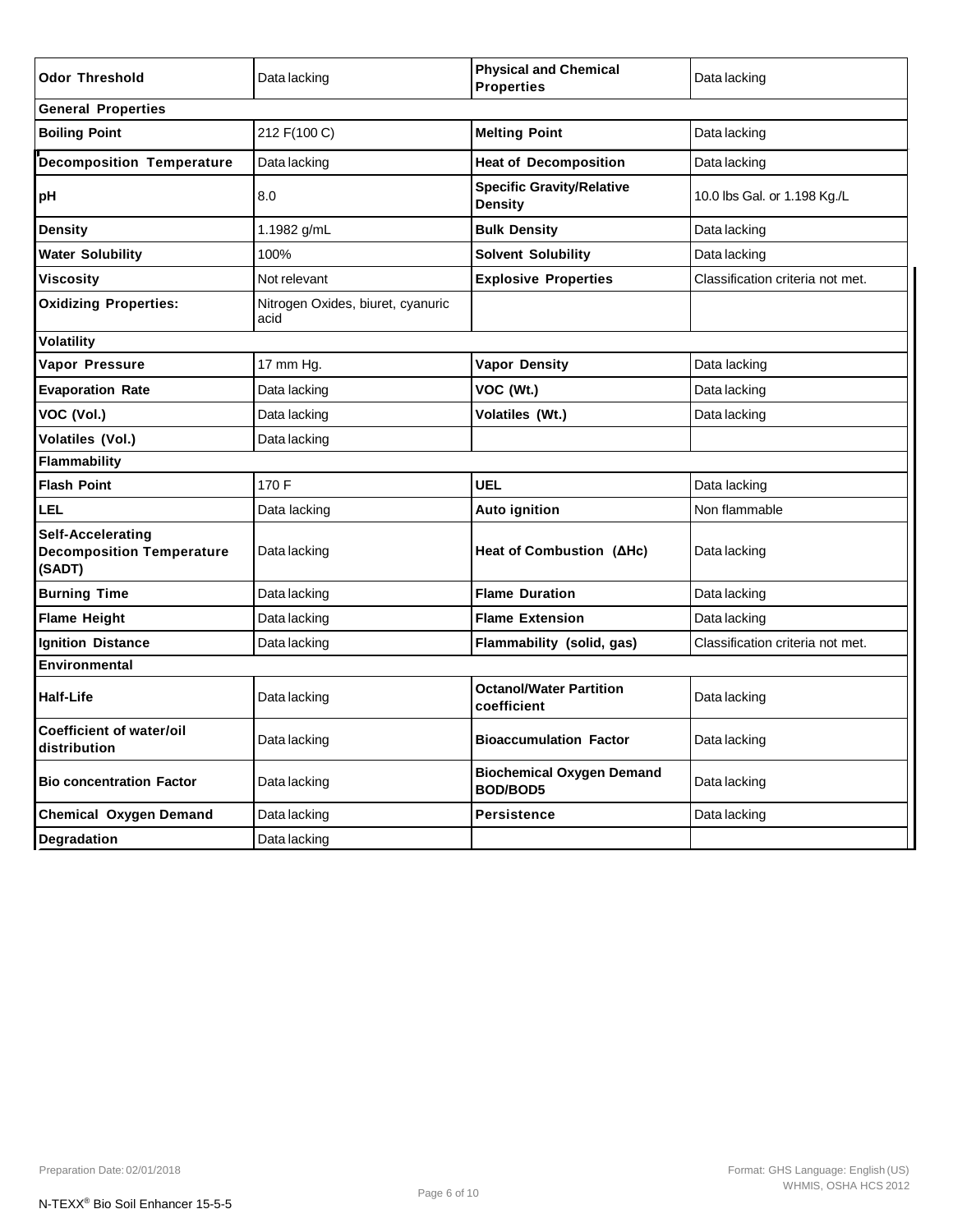## **Section 10: Stability and Reactivity**

#### **Reactivity**

● No dangerous reaction known under conditions of normal use.

# **Chemical stability**

• Stable under normal temperatures and pressures.

## **Possibility of hazardous reactions**

● Hazardous polymerization will not occur.

# **Conditions to avoid**

High temperatures, sparks, open flames and live electrical circuits.

## **Incompatible materials**

None identified

## **Hazardous decomposition products**

• Data lacking

# **Section 11 - Toxicological Information**

## **Information on toxicological effects**

| <b>Component Name</b>                                            | CAS | Data                                                                                                                                                                                             |                                                                            |  |  |
|------------------------------------------------------------------|-----|--------------------------------------------------------------------------------------------------------------------------------------------------------------------------------------------------|----------------------------------------------------------------------------|--|--|
| NTEXX <sup>®</sup> Bio Soil<br>Enhancer 15-5-5                   |     | Acute Toxicity: orl-rat LD50: > 5000 mg/kg bw; ihl Data lacking; skn-rat LD50: ><br>5000 mg/kg bw Irritation: eye-rbt Non-irritating; skn-rbt Non-Irritating;<br>Reproductive: orl-rat Non-toxic |                                                                            |  |  |
| <b>GHS Properties</b>                                            |     |                                                                                                                                                                                                  | <b>Classification</b>                                                      |  |  |
| <b>Acute toxicity</b>                                            |     |                                                                                                                                                                                                  | OSHA HCS 2012 · Classification criteria not met                            |  |  |
| <b>Aspiration Hazard</b>                                         |     |                                                                                                                                                                                                  | <b>OSHA HCS 2012 • Classification criteria not met</b>                     |  |  |
| Carcinogenicity                                                  |     |                                                                                                                                                                                                  | <b>OSHA HCS 2012 •</b> Classification criteria not met                     |  |  |
| <b>Germ Cell Mutagenicity</b>                                    |     |                                                                                                                                                                                                  | <b>OSHA HCS 2012 •</b> Classification criteria not met                     |  |  |
| Respiratory sensitization                                        |     |                                                                                                                                                                                                  | <b>OSHA HCS 2012 •</b> Classification criteria not met                     |  |  |
| Serious eye damage/Irritation                                    |     |                                                                                                                                                                                                  | <b>OSHA HCS 2012 •</b> Classification criteria not met                     |  |  |
| <b>Skin corrosion/Irritation</b>                                 |     |                                                                                                                                                                                                  | <b>OSHA HCS 2012 • Classification criteria not met</b>                     |  |  |
| <b>Skin sensitization</b>                                        |     |                                                                                                                                                                                                  | <b>OSHA HCS 2012 • Classification criteria not met</b>                     |  |  |
| <b>STOT-RE</b>                                                   |     |                                                                                                                                                                                                  | OSHA HCS 2012 · Classification criteria not met                            |  |  |
| <b>STOT-SE</b>                                                   |     |                                                                                                                                                                                                  | OSHA HCS 2012 · Specific Target Organ Toxicity Single Exposure: None       |  |  |
| <b>Toxicity for Reproduction</b>                                 |     |                                                                                                                                                                                                  | <b>OSHA HCS 2012 • Classification criteria not met</b>                     |  |  |
| <b>Target Organs</b>                                             |     | . None                                                                                                                                                                                           |                                                                            |  |  |
| Route(s) of entry/exposure                                       |     | . Skin, Eye, Ingestion                                                                                                                                                                           |                                                                            |  |  |
| <b>Potential Health Effects</b>                                  |     |                                                                                                                                                                                                  |                                                                            |  |  |
| Inhalation<br>Acute (Immediate)<br>Chronic (Delayed)             |     | . Non-Toxic<br>. No data available.                                                                                                                                                              |                                                                            |  |  |
| <b>Skin</b><br>Acute (Immediate)<br>Preparation Date: 02/01/2018 |     | . Non-Toxic                                                                                                                                                                                      | Format: GHS Language: English (US)<br>WHMIS, OSHA HCS 2012<br>Page 7 of 10 |  |  |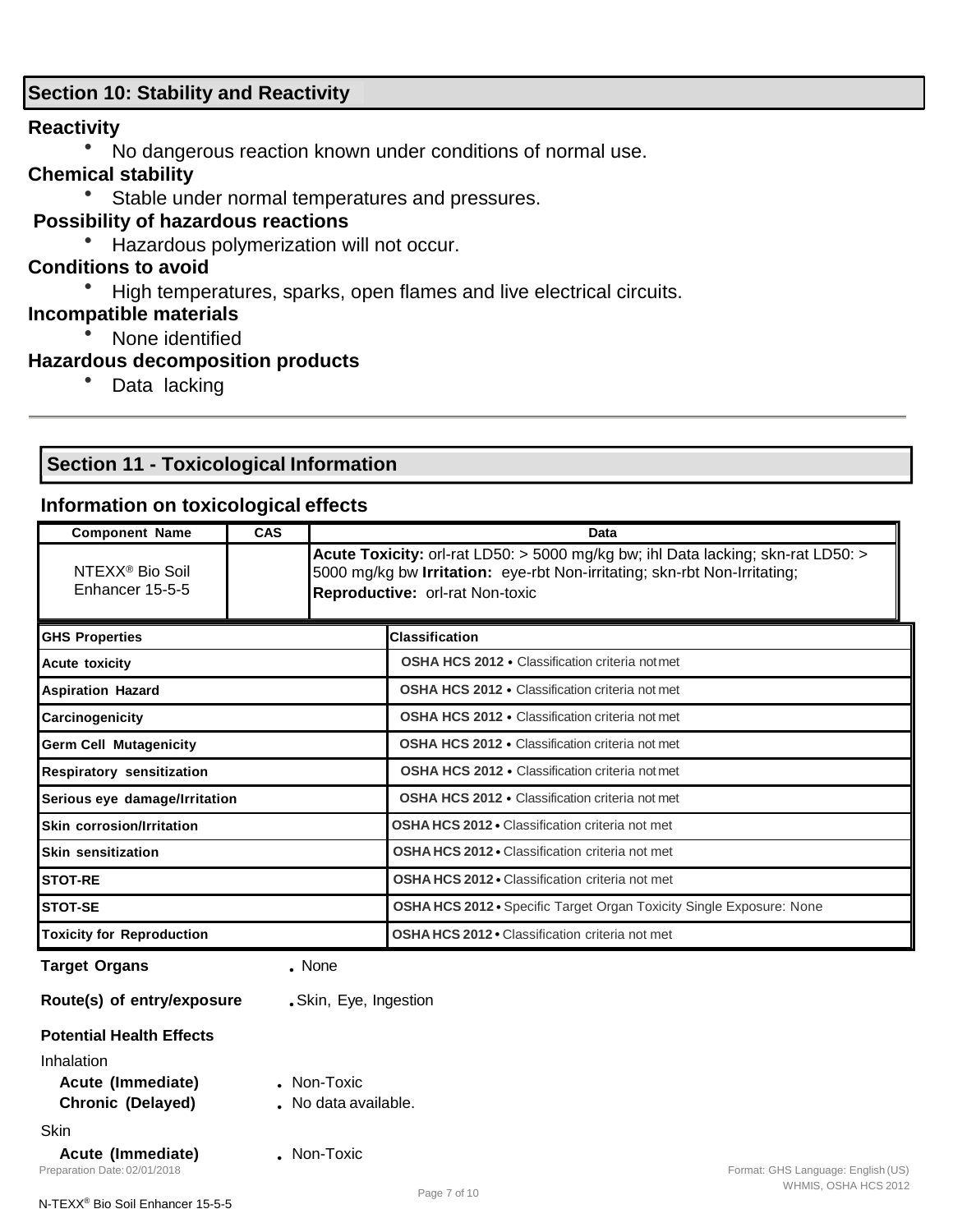#### **Chronic (Delayed)** • No data available

Eye

**Acute (Immediate) • • Non-Toxic** 

**Chronic (Delayed)** • No data available.

Ingestion

- 
- 
- **Acute (Immediate)**  May cause irritation.
- **Chronic (Delayed)** No data available.

## **Section 12 - Ecological Information**

## **Toxicity**

**Aquatic toxicity**

- 96-h LC50 552,762 mg/L freshwater fish (literature information) ● 48-h LC50 353,302 mg/L marine water fish (literature information)
	-

#### **Persistence and degradability**

Will persist in soil as a beneficial microbe and nutrient fertilizer source as determined by specific environmental factors where applied.

#### **Bioaccumulative potential**

Maintains a symbiotic relationship with plant roots and indigenous soil microbial fauna and plant growth stystems.

#### **Mobility in soil**

● Typically stable unless affected by intense flooding or other natural or unnatural causes.

#### **Other Environmental Effects**

• None known.

## **Section 13 - Disposal Considerations**

#### **Waste treatment methods**

**Product waste • Dispose of content and/or container in accordance with local, regional, national, and/or content** international regulations.

**Packaging waste • Dispose of content and/or container in accordance with local, regional, national, and/or content** international regulations.

## **Section 14 - Transport Information**

|                  | <b>14.1 UN</b><br>number | 14.2 UN proper<br>shipping name | 14.3 Transport hazard<br>class(es) | 14.4 Packing<br>group | <b>14.5 Environmental</b><br>hazards |
|------------------|--------------------------|---------------------------------|------------------------------------|-----------------------|--------------------------------------|
| <b>DOT</b>       |                          | Non-Flammable liquid            | Not regulated                      | Ш                     | None                                 |
| <b>TDG</b>       |                          | Non-Flammable liquid            | Not regulated                      | Ш                     | None                                 |
| <b>IMO/IMDG</b>  |                          | Non-Flammable liquid            | Not regulated                      | Ш                     | None                                 |
| <b>IATA/ICAO</b> |                          | Non-Flammable liquid            | Not regulated                      | Ш                     | None                                 |

**Special precautions for user** ● None specified.

**Transport in bulk according to Annex II of MARPOL 73/78** 

● This product is provided only in non-bulk containers and packaged polyurethane containers.

**and the IBC Code**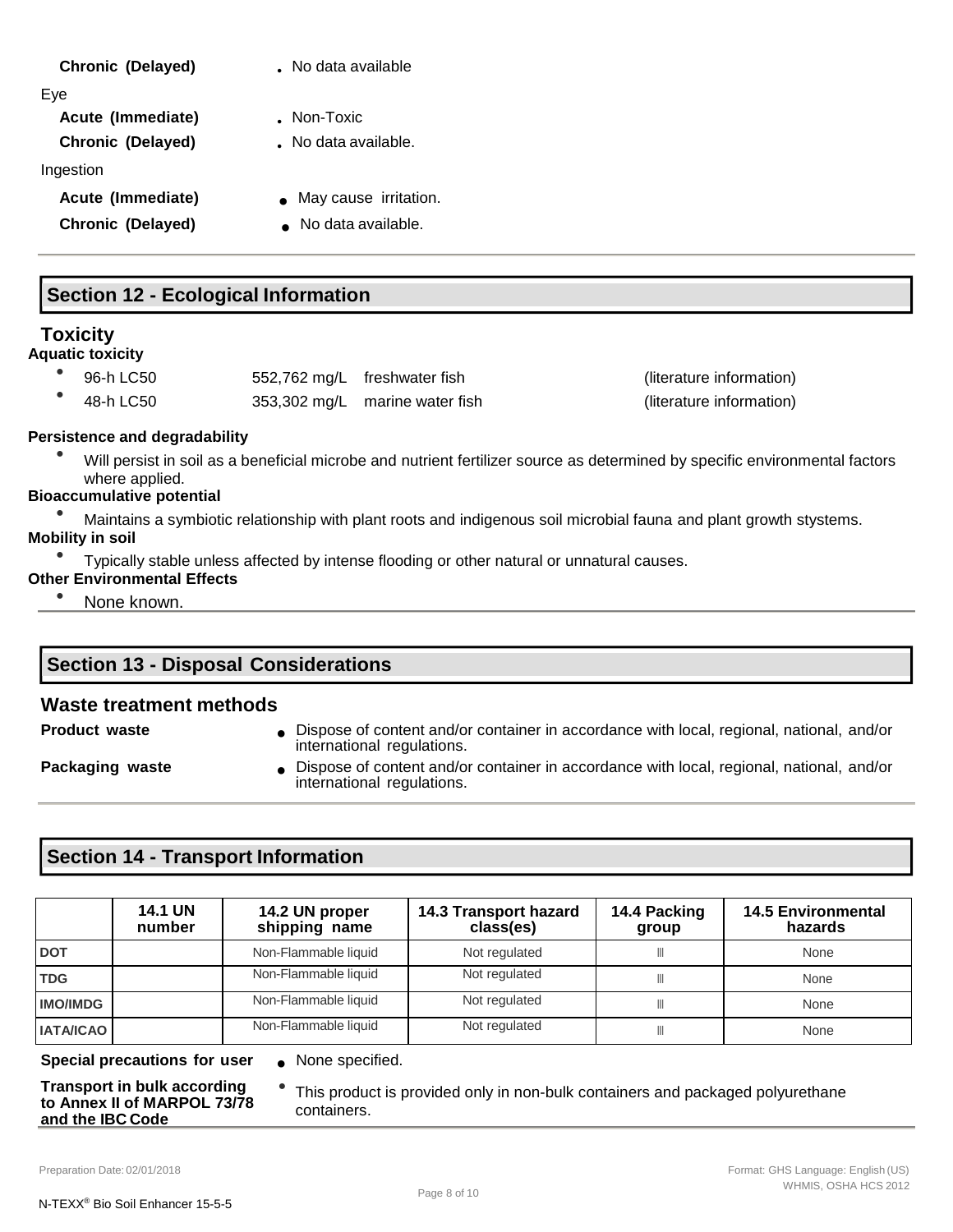## **Section 15 - Regulatory Information**

# **Safety, health and environmental regulations/legislation specific for the substance or mixture**

#### **SARA Hazard Classifications**

The following Regulations are known to apply to the use and disposal of this product. Additional federal, state and local regulations may also be applicable.

**SARA (Superfund Amendments and Reauthorization Act)**: **SARA 302 Extremely Hazardous Substances List**: No components of this product are listed.

**SARA 312 Hazard Category**: Immediate (Acute) Health Hazard.

**SARA 313 Toxic Chemicals List**: No Section 313 listed substances are present above de minimum levels.

**CERCLA (Comprehensive Environmental Response, Compensation and Liability Act**: No components of this product are listed.

**RCRA (Resource Conservation and Recovery Act) Listed Hazardous Wastes**: No components of this product are listed. **CWA (Clean Water Act) Listed Substances**: No components of this product are listed.

**TSCA (Toxic Substances Control Act) Applicability**: The components of this product are listed on the TSCA inventory or are exempted from the TSCA inventory.

**FIFRA (Federal Insecticide, Fungicide and Rodenticide Act):** This product is not a registered pesticide.

**HMIS/NPCA Ratings**: Health 1; Flammability 0; Reactivity 0

**NFPA Ratings**: Health 1; Flammability 0; Reactivity 0

**STATE REGULATIONS Various State Right to Know Acts**: Non-proprietary hazardous chemicals are listed in Section 2 of this MSDS. Should you require further information on specific proprietary chemicals or inserts, please contact CXI Corporate Office.